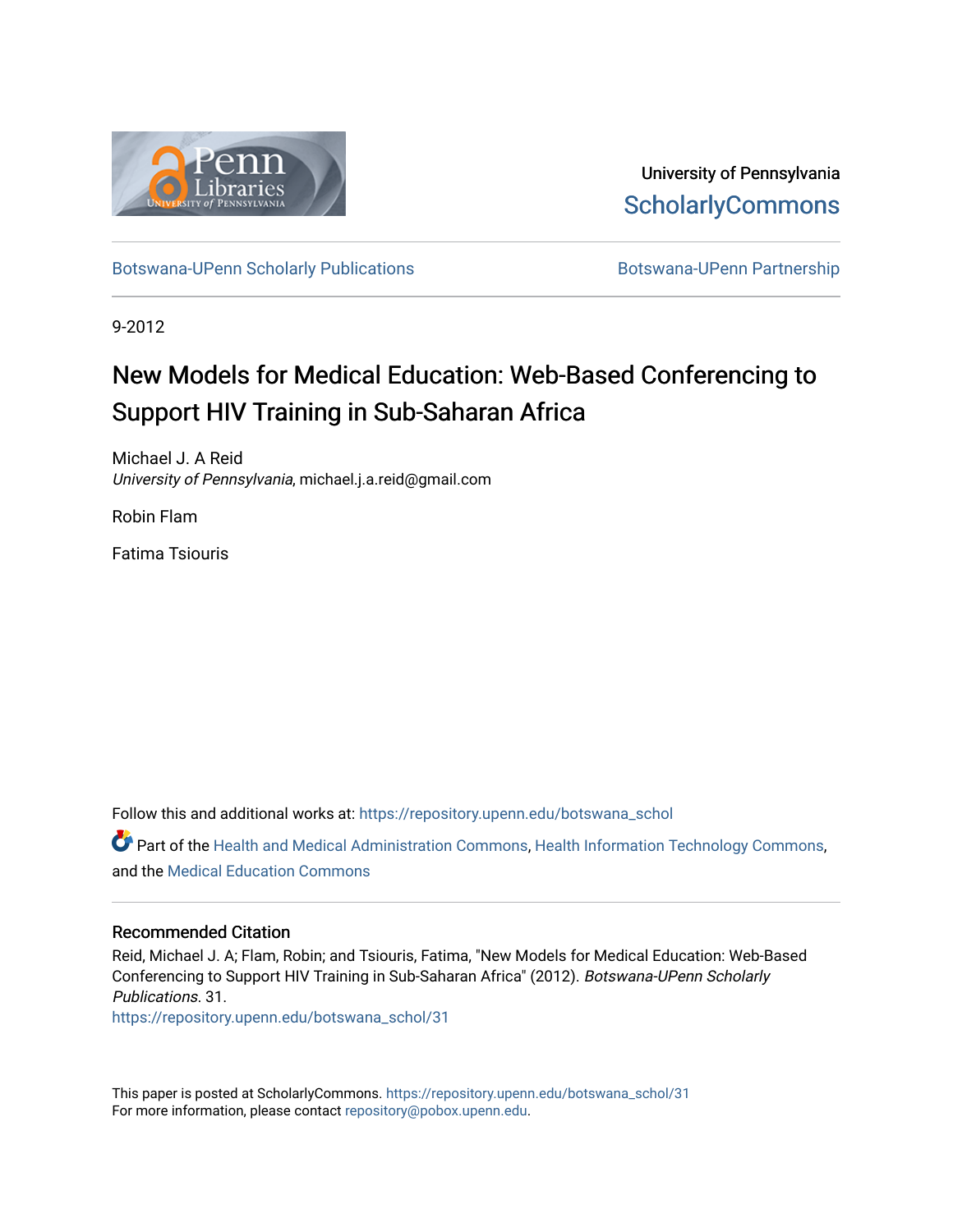# New Models for Medical Education: Web-Based Conferencing to Support HIV Training in Sub-Saharan Africa

# **Abstract**

Background: Healthcare workers in Africa managing human immunodeficiency virus (HIV)-infected patients often receive inadequate HIV-specific medical education. The acceptability and feasibility of Web-based distance learning tools to enhance HIV training in Africa have not been extensively evaluated.

Materials and Methods: In this prospective observational study, we assessed the feasibility of Webconferencing to deliver HIV-specific medical training to clinicians supporting HIV care and treatment across 12 Sub-Saharan African countries over a 10-month period. Webinar attendance, technical quality, and participant satisfaction were measured for each Webinar. Demographic details about participants were recorded.

Results: Attendance increased from 40 participants in Month 1 to over 160 in Month 10. Thirty-six percent of participants were physicians, and 21% were in allied health professions. A mean of 95% of respondents found the content to be relevant. Participants reported that the opportunity to interact with HIV clinicians from other countries and expert teaching from leading scientists were major reasons for attendance. Audio quality was variable across countries and over time. Barriers to attendance included lack of information technology (IT) literacy and Internet connectivity.

Conclusions: This analysis demonstrates that Webinars are feasible and acceptable to support HIV training. Significant impediments to scale up in use of Web-conferencing for HIV education in resourcelimited settings include lack of IT hardware and limited IT literacy. Strengthening IT capacity and Internet infrastructure is necessary to support expanded use of Webinars as a tool for continuing HIV education.

# Keywords

Africa, human immunodeficiency virus, HIV, web-conferencing, webinar, IT

# **Disciplines**

Health and Medical Administration | Health Information Technology | Medical Education | Medicine and Health Sciences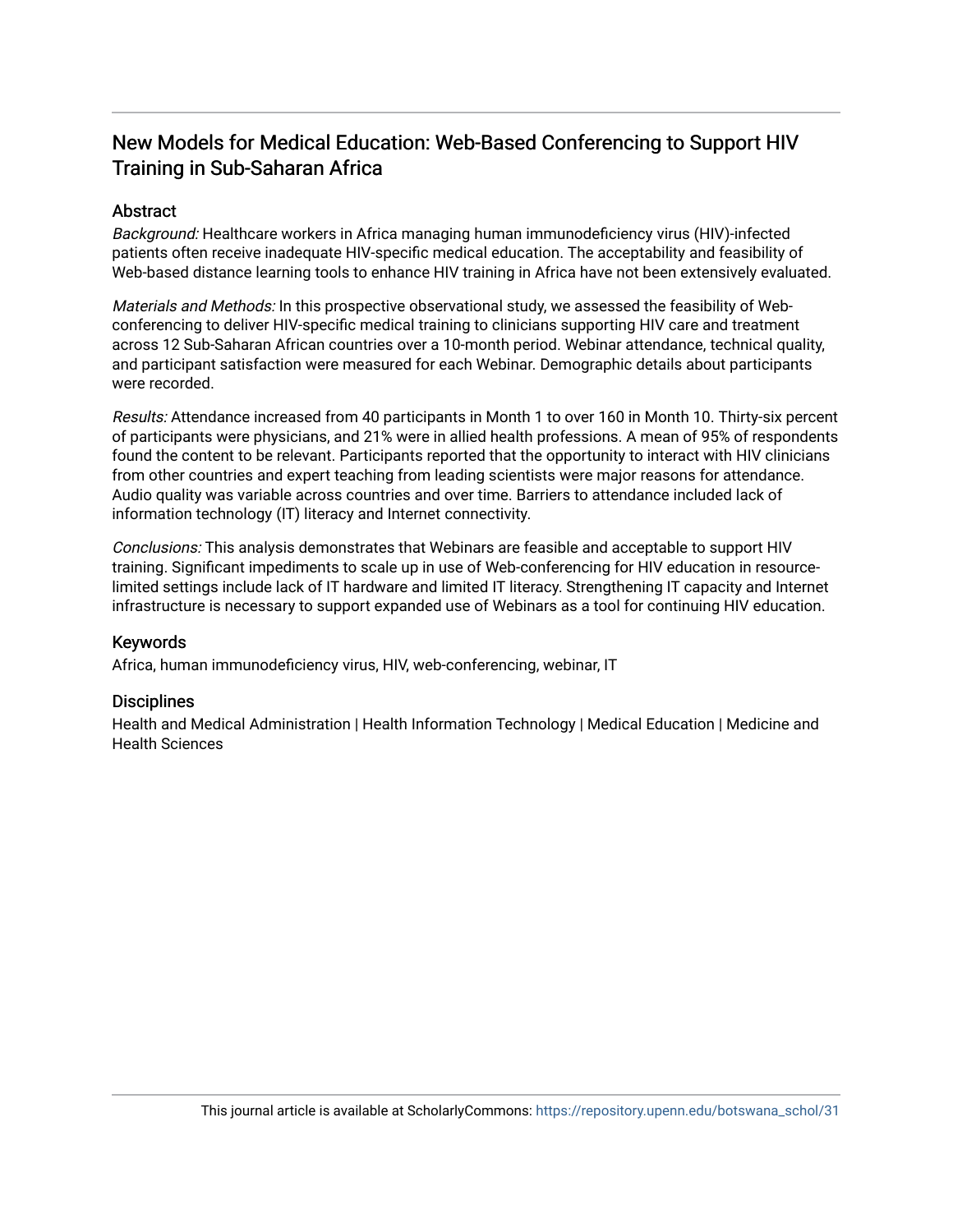# New Models for Medical Education: Web-Based Conferencing to Support HIV Training in Sub-Saharan Africa

Michael J.A. Reid, M.D., M.A.,  $1.2$  Robin Flam, M.D., Dr.P.H.,  $2$ and Fatima Tsiouris, M.Sc.<sup>2</sup>

<sup>1</sup> Botswana University of Pennsylvania Partnership, University of Pennsylvania, Philadelphia, Pennsylvania. 2 ICAP, Mailman School of Public Health, Columbia University, New York, New York.

#### Abstract

Background: Healthcare workers in Africa managing human immunodeficiency virus (HIV)-infected patients often receive inadequate HIV-specific medical education. The acceptability and feasibility of Web-based distance learning tools to enhance HIV training in Africa have not been extensively evaluated. Materials and Methods: In this prospective observational study, we assessed the feasibility of Webconferencing to deliver HIV-specific medical training to clinicians supporting HIV care and treatment across 12 Sub-Saharan African countries over a 10-month period. Webinar attendance, technical quality, and participant satisfaction were measured for each Webinar. Demographic details about participants were recorded. Results: Attendance increased from 40 participants in Month 1 to over 160 in Month 10. Thirty-six percent of participants were physicians, and 21% were in allied health professions. A mean of 95% of respondents found the content to be relevant. Participants reported that the opportunity to interact with HIV clinicians from other countries and expert teaching from leading scientists were major reasons for attendance. Audio quality was variable across countries and over time. Barriers to attendance included lack of information technology (IT) literacy and Internet connectivity. Conclusions: This analysis demonstrates that Webinars are feasible and acceptable to support HIV training. Significant impediments to scale up in use of Web-conferencing for HIV education in resource-limited settings include lack of IT hardware and limited IT literacy. Strengthening IT capacity and Internet infrastructure is necessary to support expanded use of Webinars as a tool for continuing HIV education.

Key words: distance learning, e-health, extreme environments, telemedicine

#### Introduction

T he human immunodeficiency virus (HIV) pandemic has placed an enormous burden on the delivery of healthcare services in Sub-Saharan Africa  $(SSA)^1$ . The humanitarian imperative to scale up HIV treatment to millions of people in Africa has further highlighted the gaps in both numbers of personnel and their preparation for delivering high-quality care.<sup>2</sup> It is therefore no surprise that healthcare workers caring for people living with HIV in many places in SSA receive insufficient education to manage complex HIV-infected patients and lack time or means to access research.<sup>3</sup>

There is increasing evidence that information and communications technology has an important role in improving health outcomes in resource-limited settings. The Réseau en Afrique Francophone pour la Télémédecine network has clearly demonstrated the feasibility of information and communications technology, even in low bandwidth settings, to support medical education across 15 countries in West Africa.<sup>4</sup> Other projects in Africa have also confirmed the potential of Web-based training to enhance medical training for front-line clinicians.<sup>5–9</sup> Internet connectivity in Africa is increasing at a faster pace than in any other region worldwide.<sup>10</sup> However, despite increasing access and uptake of online tools in  $SSA$ ,  $11-13$ information technology (IT) literacy and Internet access are often limited.<sup>14,15</sup>

ICAP-Columbia University (previously referred to as the International Care and Treatment Program, Columbia University) in New York, NY, supports capacity-building initiatives to enhance the delivery of HIV prevention, care, and treatment programs in SSA. This includes providing HIV-specific training to clinical personnel, public health specialists, and HIV epidemiologists. After an initial pilot in Tanzania (performed in 2009) $16$  demonstrated the technical feasibility of Webinars to support distance learning, ICAP established a curriculum for HIV training offered monthly by Webinar to provide clinicians in supported programs with HIV-specific continuing medical education. Adobe (San Jose, CA) Connect $^\circledast$  was used for Webinar hosting given its user-friendly interface and its successful application in the pilot. The feasibility and acceptability of Webbased training to support HIV education across multiple SSA countries were evaluated in this analysis.

#### Materials and Methods

A prospective, observational design was adopted to determine the acceptability of a Web-based platform to enhance HIV-specific training. The study population included clinicians and public health specialists working in HIV programs supported by ICAP. Web-based training was hosted using Adobe Connect software, which enabled participants to listen to live lectures and, for those logged on synchronously, to communicate directly with the presenter by typing questions and comments. Each Webinar was recorded and could be viewed on-demand afterward. Computer requirements are outlined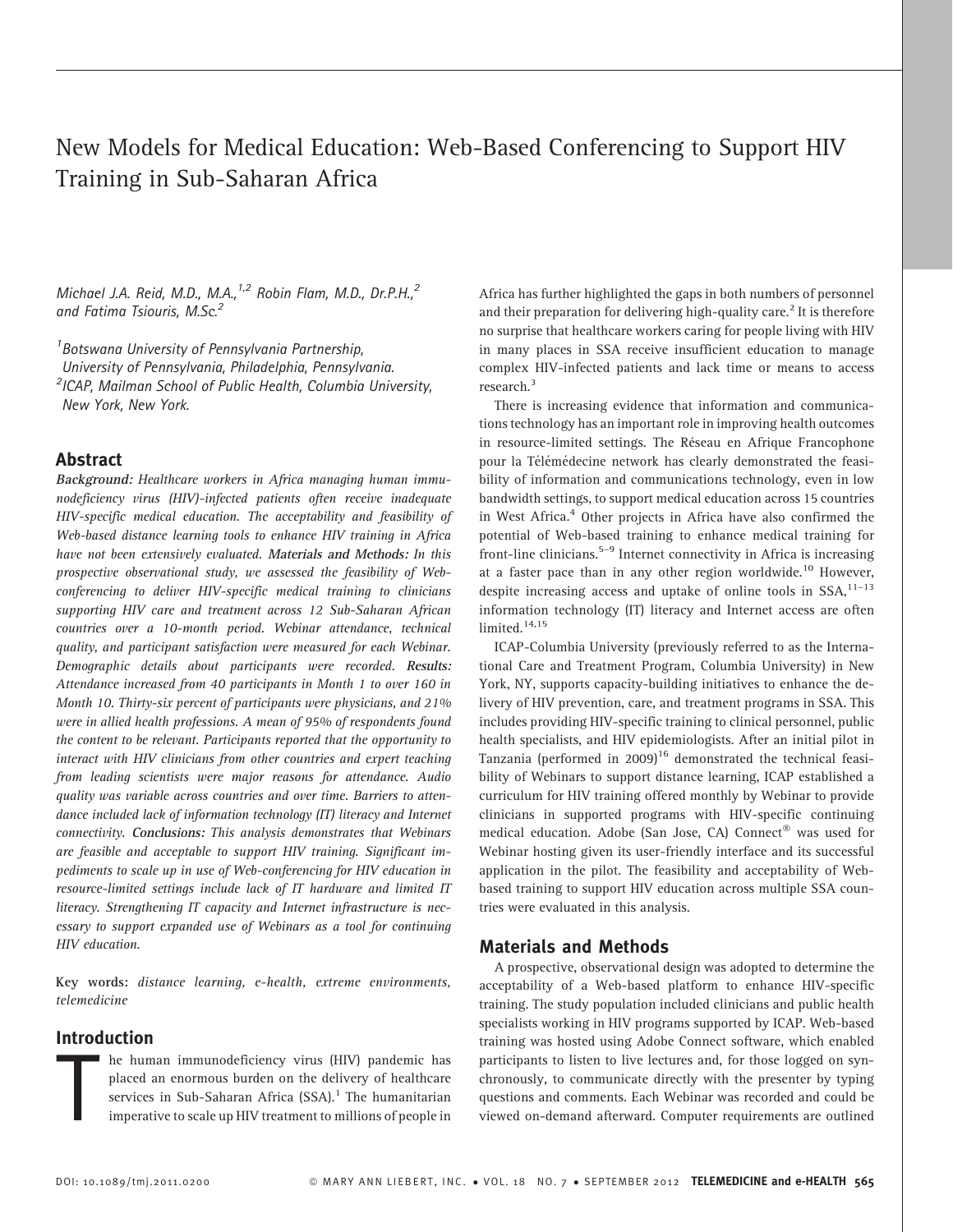| <b>COMPONENT</b><br><b>REQUIREMENT</b><br>Microsoft Windows XP or Windows 7 or<br>Operating system<br>Windows Vista<br>Mac OS X version 10.4-10.6 (Intel);<br>Mac OS X version 10.4 (PowerPC)<br>Internet Explorer 6, 7, or 8; Mozilla<br><b>Browser</b><br>Firefox 2, 3, 4; Google Chrome; Safari<br>Software<br>Adobe Flash Player version 10.1 | Table 1. System Requirements |  |  |  |  |
|---------------------------------------------------------------------------------------------------------------------------------------------------------------------------------------------------------------------------------------------------------------------------------------------------------------------------------------------------|------------------------------|--|--|--|--|
|                                                                                                                                                                                                                                                                                                                                                   |                              |  |  |  |  |
|                                                                                                                                                                                                                                                                                                                                                   |                              |  |  |  |  |
|                                                                                                                                                                                                                                                                                                                                                   |                              |  |  |  |  |
|                                                                                                                                                                                                                                                                                                                                                   |                              |  |  |  |  |
|                                                                                                                                                                                                                                                                                                                                                   |                              |  |  |  |  |
| 100 Megabits per second Ethernet (1<br>Network requirements<br>Gigabits per second recommended)                                                                                                                                                                                                                                                   |                              |  |  |  |  |

| Table 2. Participant Demographics  |       |  |  |  |
|------------------------------------|-------|--|--|--|
| <b>DEGREE</b>                      | 0/0   |  |  |  |
| B.A./B.S.                          | 15.8% |  |  |  |
| M.D.                               | 36.8% |  |  |  |
| Ph.D.                              | 26.3% |  |  |  |
| Other medical/allied health degree | 21.1% |  |  |  |

in Table 1. Both before initiation of the curriculum and then between Webinars, IT support was available to all ICAP country offices to minimize technical barriers to participation.

Webinars were intended for HIV clinicians and public health practitioners working in HIV programs in 12 SSA countries (Ethiopia, Kenya, Lesotho, Mozambique, Nigeria, Rwanda, South Africa, Tanzania, Swaziland, Democratic Republic of Congo, Cote D'Ivoire, and Zambia) that received support from ICAP at Columbia University through funding from the U.S. Government's President's Emergency Plan for AIDS Relief initiative.<sup>17</sup> All Webinars were in English and were presented by leading clinical experts and scientists. Content was academically rigorous, HIV-specific, and clinically oriented, covering topics that addressed many of the clinical and programmatic issues faced by HIV healthcare providers across Africa. (Webinars were archived on the ICAP Website and can be accessed at www.columbia-icap.org/webinars/webinars.html).

Our primary objectives were to assess the acceptability and feasibility of Web-based training. In order to assess the acceptability of our intervention we measured Webinar attendance, recorded as the number of unique log-ins registered and audience feedback. The latter was assessed using a survey application embedded in the Webinar software. For 6 of the 10 Webinars, participants were asked to evaluate the audio quality and technical content of the Webinars. All polls were voluntary and anonymous. Demographic details about participants were also recorded. There was no financial incentive for participant attendance or feedback.

The feasibility of our intervention was assessed as in terms of IT capacity across the supported countries. We evaluated IT capacity qualitatively by describing the level of technical support required to ensure participants were able to attend Webinars and measured it quantitatively in terms of e-mail and phone support.

#### Results

Participants attended from the 12 supported countries. Thirty-six percent of participants were physicians, and 21% were in allied health professions (Table 2). The average attendance on live Webinars

was 69.7 persons. Attendance increased from 40 participants in Month 1 to over 160 in Month 10 (*Table 3*). The majority of participants attended as part of a group, rather than logging on individually. A large proportion of participants (77.8%  $[n=697]$ ) attended the live Webinars, rather than accessing the recordings.

Real-time collaboration with other HIV clinicians from across SSA countries and expert teaching from leading researchers/scientists were reported as major reasons for attendance (Table 4). Participants reported that the greatest barriers to attendance were variable quality of Internet connection and lack of IT expertise.

Feedback on the audio quality of the Webinars was variable, both between countries and over time: overall, 41% of participants reported sound quality was excellent, 39% reported good audio quality, and 13% deemed it fair (Table 5). There was no change in the assessment of audio quality over the 10 months of the evaluation.

Across all supported countries, less technical support was required as time progressed. Participants reported that once they had learned how to use the software, they subsequently experienced minimal problems interfacing with the Web-based platform (Table 4). Furthermore, IT literacy of participants improved over the course of the intervention, as individuals gained basic competency using integrated voice over Internet protocol and teleconferencing software.

#### **Discussion**

Academically rigorous, interactive HIV-specific Webinars were increasingly popular across the varied countries in SSA that participated in the Webinars. The increase in the number of participants and the positive feedback received confirm the acceptability of Webbased conferencing to build local capacity for quality HIV care in SSA. Enthusiasm for the Webinars was also reflected by the fact that lectures were translated into Portuguese and French and disseminated by local HIV trainers in several countries. Webinars were initially intended for health professionals supporting ICAP facilities, but there was increasing participation from personnel from Ministries of Health and partner non-governmental organizations. Web-based training enabled health professionals from across Africa to receive expert teaching and ask questions of leading clinicians/scientists in other countries. It also gave participants opportunity to share experiences from across the continent.

Our analysis did not afford us opportunity to assess the quality of Webinar content or the effectiveness and impact of Web-based training to improve HIV-related knowledge, clinical competency, or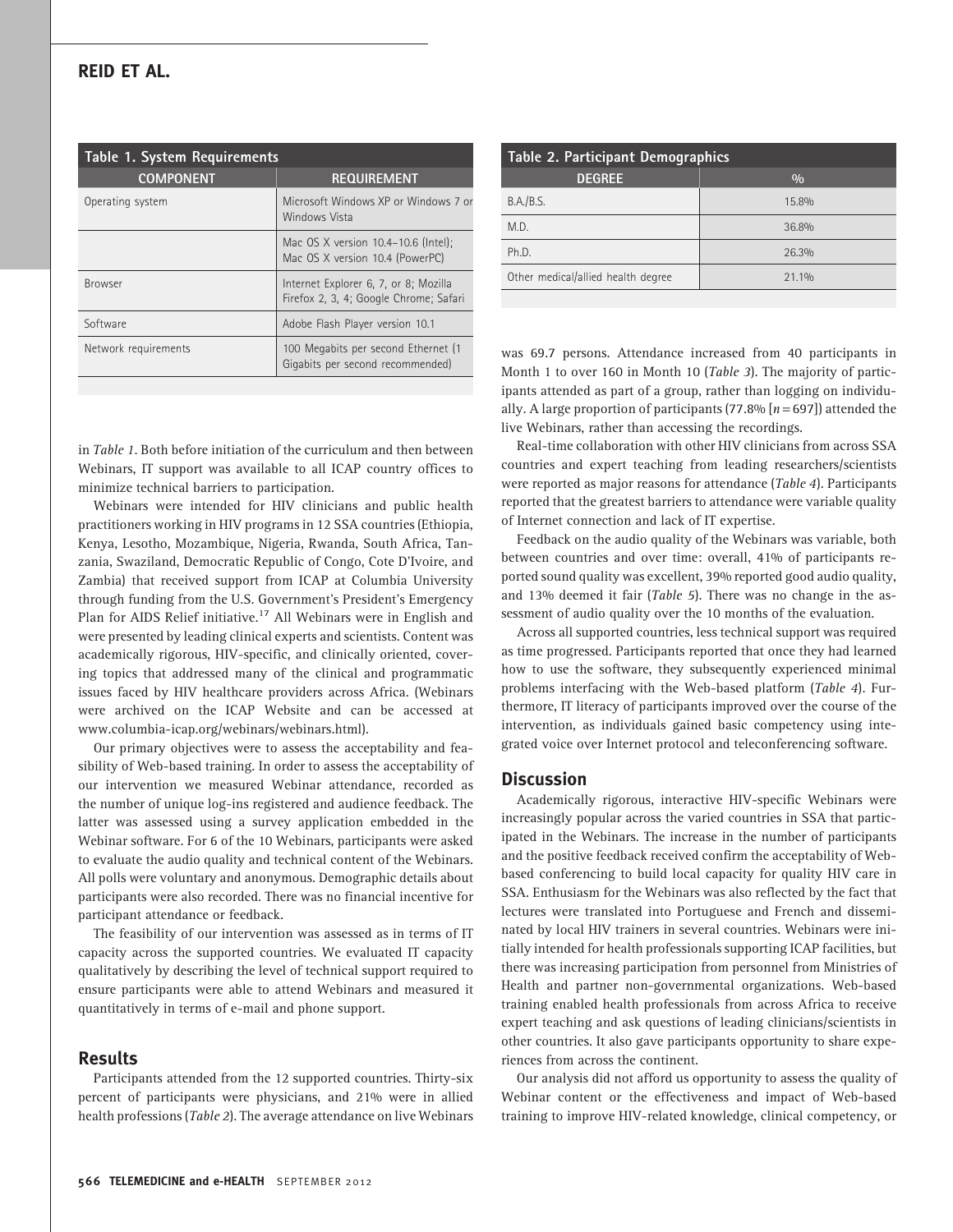# NEW MODELS FOR HIV EDUCATION IN AFRICA

| Table 3. Webinar Content             |                                      |                                                        |                                                            |                                     |  |  |
|--------------------------------------|--------------------------------------|--------------------------------------------------------|------------------------------------------------------------|-------------------------------------|--|--|
| <b>WEBINAR TITLE</b>                 | <b>NUMBER OF</b><br><b>COUNTRIES</b> | <b>NUMBER OF "LIVE</b><br><b>WEBINAR" PARTICIPANTS</b> | <b>TOTAL NUMBER OF</b><br><b>WEBINAR VIEWS<sup>a</sup></b> | <b>PRESENTER</b>                    |  |  |
| 1. HIV and hepatitis B co-infection  | 6                                    | 40                                                     | 88                                                         | Dipo Alao, M.D., M.P.H.             |  |  |
| 2. Chronic complications of HIV      | $\overline{2}$                       | 33                                                     | 40                                                         | Molly McNairy, M.D., M.Sc.          |  |  |
| 3. Microbicides and HIV prevention   | 7                                    | 39                                                     | 47                                                         | Jessica Justman, M.D.               |  |  |
| 4. HIV and mental health             | $\overline{4}$                       | 38                                                     | 46                                                         | Fran Cournos, M.D.                  |  |  |
| 5. HIV and tuberculosis co-infection | 10                                   | 72                                                     | 103                                                        | Michael Reid, M.D., M.A.            |  |  |
| 6. Cervical cancer screening         | 10                                   | 50                                                     | 60                                                         | Louise Kuhn, Ph.D., M.P.H.          |  |  |
| 7. Health system strengthening       | 8                                    | 56                                                     | 64                                                         | Miriam Rabkin, M.D., M.P.H.         |  |  |
| 8. HIV laboratory update             |                                      | 82                                                     | 93                                                         | Amilcar Tanuri, M.D., Ph.D.         |  |  |
| 9. Linkage and retention to care     | 11                                   | 127                                                    | 139                                                        | Molly McNairy, M.D., M.Sc.          |  |  |
| 10. HIV treatment as prevention      | 11                                   | 160                                                    | 175                                                        | Wafaa El Sadr, M.D., M.P.H., M.P.A. |  |  |
| Totals                               |                                      | 697                                                    | 895                                                        |                                     |  |  |

<sup>a</sup>Includes recorded Webinar viewings but may underestimate number of Webinar viewers.

HIV, human immunodeficiency virus.

#### Table 4. Selected Participant Feedback

Give reasons for why you attended Webinars

''To hear up to date research on HIV that is relevant to [the country I am working in]''

''To discuss HIV programs with doctors from other countries''

''To listen to experts''

''It is what my job involves and I want to participate in training relevant to my work.''

''We do not get to hear much new research—the [Webinars] allow us to hear this kind of new [research].''

''I like to connect to the Internet and listen to the team in New York.''

''To hear experiences from other countries and how they are dealing with HIV/ AIDS.''

''The Webinar is easy to use.''

Give reasons for why you have not attended Webinars

''At first I did not know how to use the Webinar [software].''

''The lecture is not useful to my practice.''

''Our Internet is not always reliable.''

''We had meetings at the scheduled time.''

''The Internet is sometimes weak and the sound comes and goes.''

AIDS, acquired immunodeficiency syndrome; HIV, human immunodeficiency virus.

patient outcomes. However, it clearly demonstrated the acceptability of this training medium in SSA. This is supported by a breadth of literature from elsewhere in Africa, demonstrating that Internetbased training is a useful, feasible tool to support distance continuing medical education.<sup>18-20</sup>

Lack of IT hardware and IT literacy remain significant impediments to scaling up the Webinar training across much of Africa. We found that the audio quality of Webinars was also suboptimal in some countries. This was due in part to use of outdated computers, running older and slower operating systems, and limited bandwidth that was unable to accommodate real-time Internet streaming at the bit rates necessary to support the Adobe software. This latter limitation could have been overcome by using alternative low-bandwidth solutions or by accessing high-bandwidth National Research and Education Networks, such as the Ubuntu Net Alliance in Southern and Eastern Africa.<sup>21</sup> In rural locations where Internet penetration is low, use of cellular telephony to support Webinars is another feasible alternative that could have been used.

One important limitation of our analysis was that we were unable to determine how frequently sites or individuals were unable connect to the Webinars. However, we suspect that this happened relatively rarely, given the infrequency of reports that lack of connectivity precluded participation. Our study findings were also limited by the fact that we only included those regions of the 12 countries assessed where ICAP works and where robust Internet connectivity had already been established. Across the 12 countries included in our analysis, the bandwidth in ICAP's main offices varies between 256 kilobytes per second to 1 megabyte per second. We acknowledge that in many countries in SSA, especially in rural settings, bandwidth is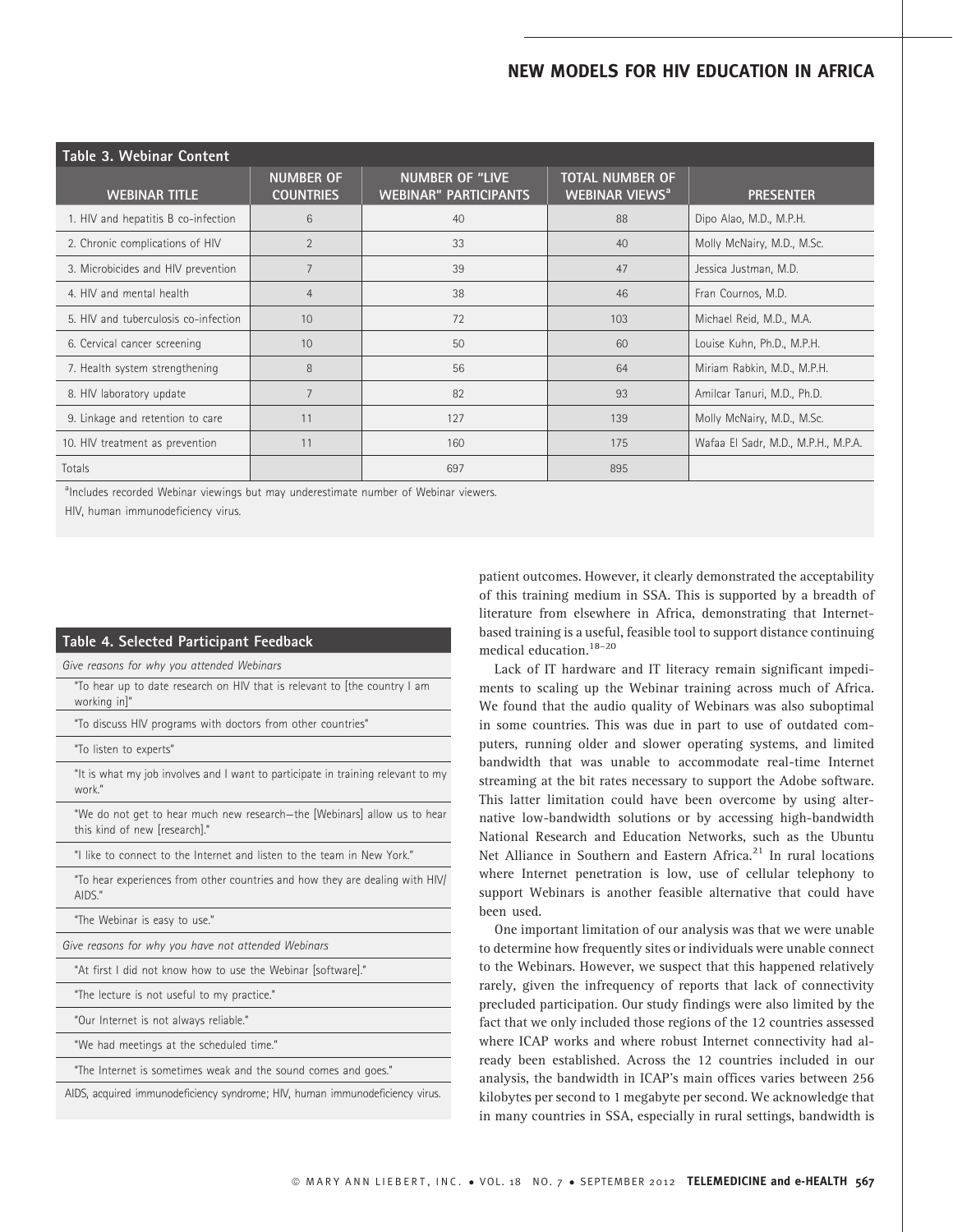### REID ET AL.

| <b>WEBINAR MONTH NUMBER</b><br><b>TOTAL</b><br>3<br>8<br>7<br>9<br>4<br>30(76.9)<br>25(65.7)<br>Number of respondents surveyed (% of total number<br>25(62.6)<br>20(51.2)<br>40(71.4)<br>52(63.4)<br>84(66.1)<br>of participants attending the Webinar)<br>Technical content $[n (96)]$<br>23(77)<br>22(87)<br>18 (90)<br>40 (100)<br>52 (100)<br>84 (100)<br>239(95)<br>Relevant/interesting<br>Audio content $[n (96)]$<br>21(70)<br>9(45)<br>15(60)<br>10(25)<br>9(17.3)<br>40(47.6)<br>104(41.4)<br>Excellent<br>8(32)<br>6(20)<br>7(35)<br>16(40)<br>34(65)<br>28(33.3)<br>99 (39.4)<br>Good<br>Fair<br>2(8)<br>33(13.2)<br>3(10)<br>4(20)<br>8(20)<br>9(17.3)<br>7(8.3) | Table 5. Participant Feedback |      |      |      |       |      |         |         |
|-------------------------------------------------------------------------------------------------------------------------------------------------------------------------------------------------------------------------------------------------------------------------------------------------------------------------------------------------------------------------------------------------------------------------------------------------------------------------------------------------------------------------------------------------------------------------------------------------------------------------------------------------------------------------------|-------------------------------|------|------|------|-------|------|---------|---------|
|                                                                                                                                                                                                                                                                                                                                                                                                                                                                                                                                                                                                                                                                               |                               |      |      |      |       |      |         |         |
|                                                                                                                                                                                                                                                                                                                                                                                                                                                                                                                                                                                                                                                                               |                               |      |      |      |       |      |         |         |
|                                                                                                                                                                                                                                                                                                                                                                                                                                                                                                                                                                                                                                                                               |                               |      |      |      |       |      |         |         |
|                                                                                                                                                                                                                                                                                                                                                                                                                                                                                                                                                                                                                                                                               |                               |      |      |      |       |      |         |         |
|                                                                                                                                                                                                                                                                                                                                                                                                                                                                                                                                                                                                                                                                               |                               |      |      |      |       |      |         |         |
|                                                                                                                                                                                                                                                                                                                                                                                                                                                                                                                                                                                                                                                                               |                               |      |      |      |       |      |         |         |
|                                                                                                                                                                                                                                                                                                                                                                                                                                                                                                                                                                                                                                                                               |                               |      |      |      |       |      |         |         |
|                                                                                                                                                                                                                                                                                                                                                                                                                                                                                                                                                                                                                                                                               |                               |      |      |      |       |      |         |         |
|                                                                                                                                                                                                                                                                                                                                                                                                                                                                                                                                                                                                                                                                               |                               |      |      |      |       |      |         |         |
|                                                                                                                                                                                                                                                                                                                                                                                                                                                                                                                                                                                                                                                                               | Poor                          | 0(0) | 0(0) | 0(0) | 6(15) | 0(0) | 9(10.7) | 15(6.0) |

not comparable with this, and lack of Internet connectivity might prevent access to such online training resources.

The U.S. government intends to spend approximately \$63 billion dollars on its global health programs between 2009 and  $2014$ , $22$  of which \$48 billion is to support HIV-related activities. The provision of current, evidence-based medical education to accompany these programs is essential. Our analysis provides important insights into the emerging role of Internet-based educational training as a facet of continuing HIV education in resource-limited settings. Internetbased education provides unique opportunities to support dissemination of new research findings and guideline changes. Because such training can be provided close to the point of care, it also obviates potential disruptions to patient services: clinicians can participate in training without leaving clinics understaffed.

However, many additional questions need to be addressed. Operational research is needed to determine the cost-effectiveness and the impact of Web-based training on healthcare workers' clinical competency and patient outcomes in resource-limited settings. It is also crucial to understand the effect of improving IT literacy and infrastructure in concert with other health system–strengthening measures, to determine both direct and indirect effects.

#### Conclusions

Human resource shortages and comprehensive medical education are significant barriers to scaling up HIV care and treatment programs in SSA. Our analysis demonstrates that Web-based training is a feasible, acceptable tool to support clinical and programmatic education for personnel caring for people living with HIV in Africa.

#### Acknowledgments

We would like to thank and acknowledge field staff from ICAP who participated in Webinars and completed online polls. We would also like to thank Ms. Megan Affrunti, Mr. Steven Nunez, and Mr. Alex Dolan who provided IT technical expertise when Webinar software was initially introduced. We would like to acknowledge the Ministries of Health from Kenya, Tanzania, Ethiopia, Rwanda, Mozambique, South Africa, Nigeria, Lesotho, Democratic Republic of Congo, Zambia, Swaziland, and Cote d'Ivoire whose HIV care and treatment programs we endeavor to support through this work. Finally, we thank Dr. Wafaa El Sadr for overall leadership on program activities.

## Disclosure Statement

No competing financial interests exist.

#### **REFERENCES**

- 1. World Health Organization. Working together for health: The World Health Report. Geneva: World Health Organization, 2006.
- 2. Van Damme W, Kober K, Laga M. The real challenges for scaling up ART in sub-Saharan Africa. AIDS 2006;20:653–656.
- 3. Renggli V, De Ryck I, Jacob S, et al. HIV education for health-care professionals in high prevalence countries: Time to integrate a pre-service approach into training. Lancet 2008;372:341–343.
- 4. Geissbuhler A, Bagayoko CO, Ly O. The RAFT network: 5 years of distance continuing medical education and tele-consultations over the Internet in French-speaking Africa. Int J Med Inform 2007;76:351–356.
- 5. Bagayoko CO, Muller H, Geissbuhler A. Assessment of Internet-based telemedicine in Africa (the RAFT project). Comput Med Imaging Graph 2006;30:407–416.
- 6. Bukachi F, Pakenham-Walsh N. Information technology for health in developing countries. Chest 2007;132:1624–1630.
- 7. Mars M. Building the capacity to build capacity in e-health in Sub-Saharan Africa: The KwaZulu-Natal experience. Telemed J E Health 2012;18:32-37.
- 8. Brauchli K, O'Mahony D, Banach L, Oberholzer M. iPath—a telemedicine platform to support health providers in low resource settings. Stud Health Technol Inform 2005;114:11–17.
- 9. Mars M. Health capacity development through telemedicine in Africa. Yearb Med Inform 2010:87–93.
- 10. Internet World Statistics. 2011. Available at www.internetworldstats.com/ stats.htm (last accessed December 20, 2011).